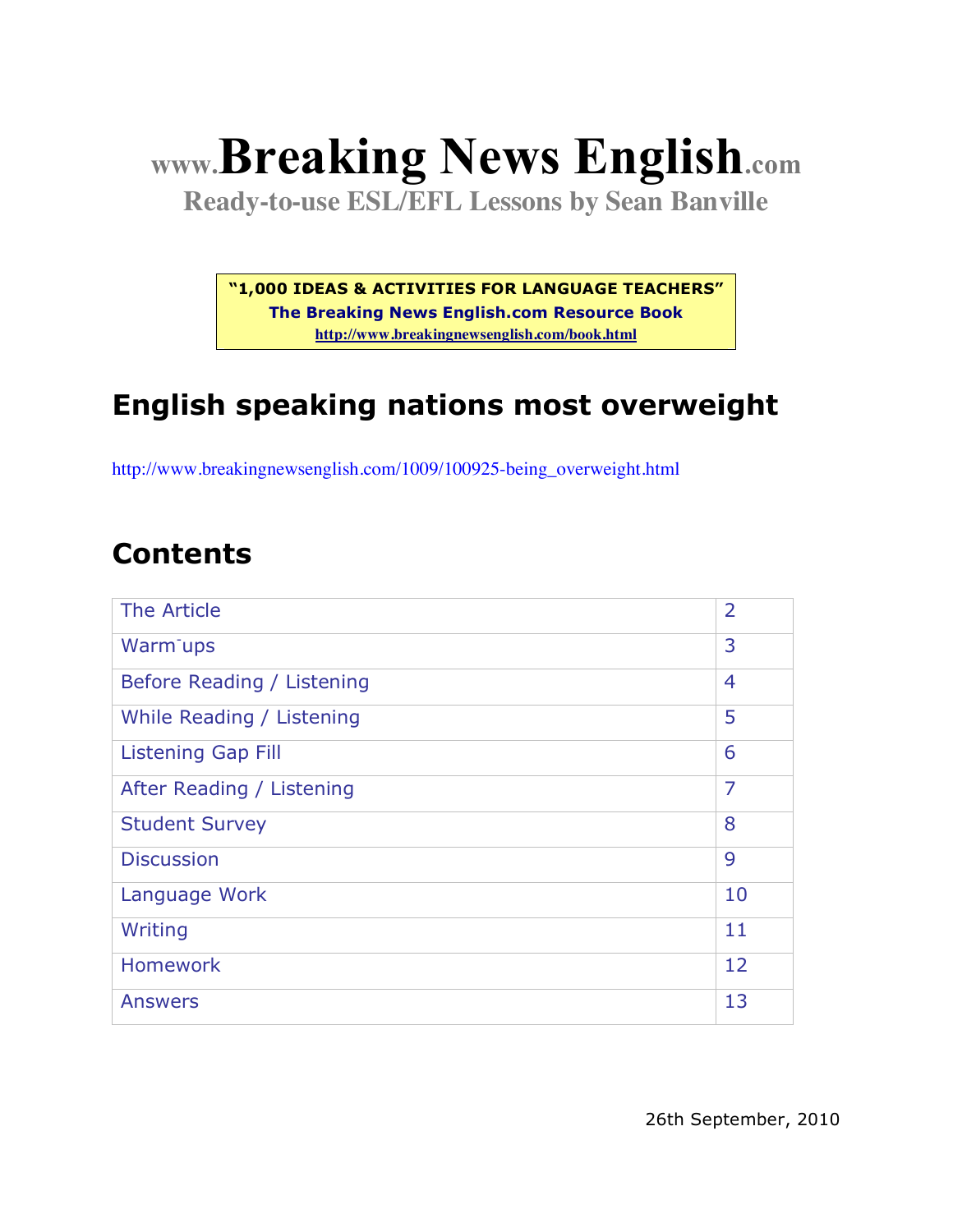### **THE ARTICLE**

From http://www.BreakingNewsEnglish.com/1009/100925-being overweight.html

Six of the seven countries with the highest obesity rates are Englishspeaking nations. This is according to a new report from the OECD (Organization for Economic Co-Operation and Development). The country at the top of the list is the USA. This is followed by Mexico, New Zealand, Australia, the United Kingdom, Canada and Ireland. The OECD looked at 33 different countries. The other 26 countries were non-English speaking. The ten slimmest countries included Japan, Korea, Italy, Switzerland and Sweden. Health experts are now wondering why English-speaking countries top the world's obesity league. One theory is that they are all copying an American lifestyle; people eat a lot of fast food and a lot of it is in sizes considerably larger than those found in the rest of the world.

The OECD report contains some interesting statistics. Australia has the fastest growing obesity rates. They are expected to rise by another 15 per cent over the next decade. This compares to an increase of five per cent in South Korea. Education makes a big difference to weight in America and Sweden. Poorly educated women are 30 per cent more likely to be overweight than those who had a good education. Swedish women with poor educations are more than twice as overweight as educated women. In the USA and UK, children are particularly overweight. Around 30 per cent of British kids are overweight, compared with 40 per cent for their American counterparts. In Sweden, one person in ten is obese, although more than half of adult men and a third of adult women are overweight there.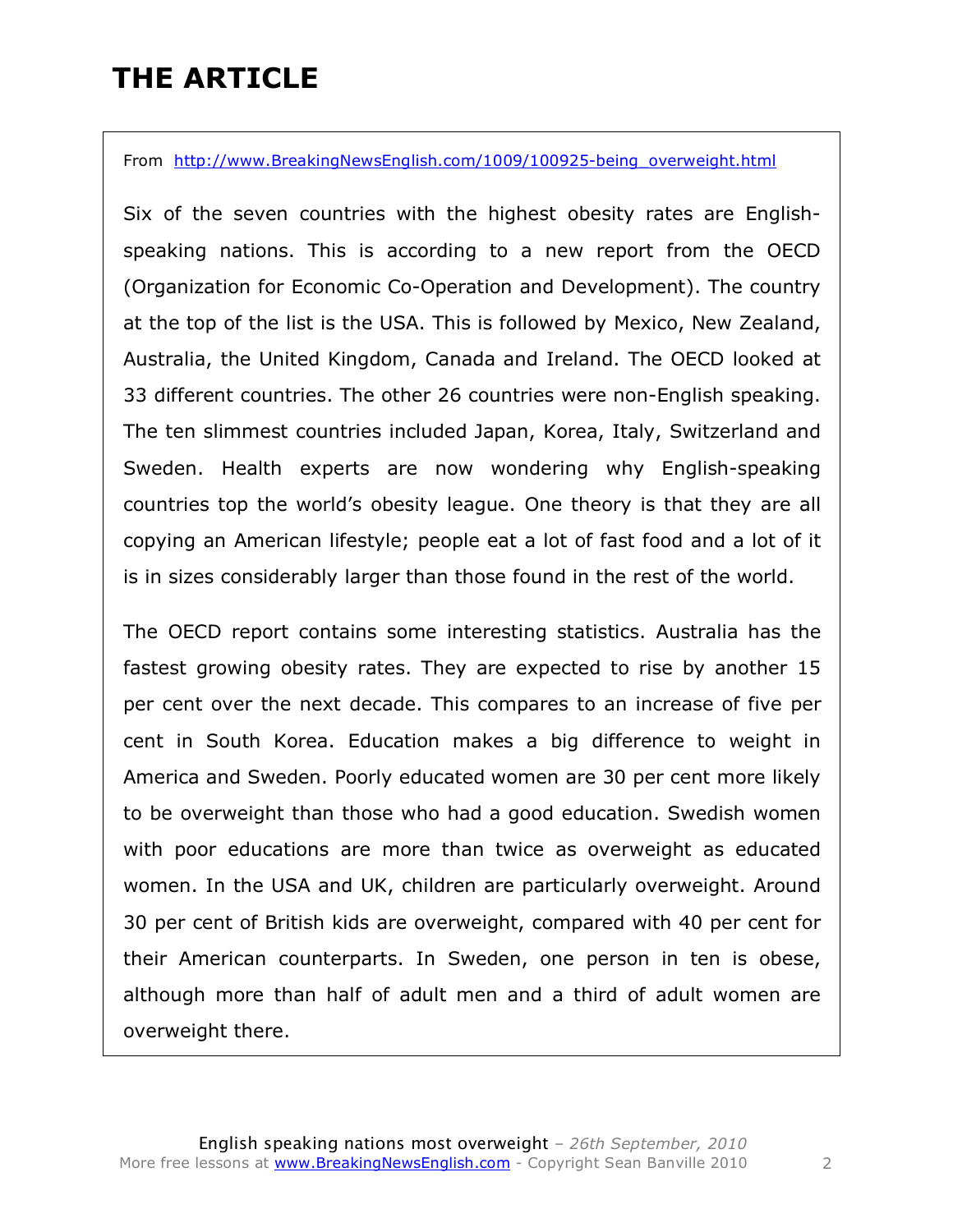#### **WARM-UPS**

1. BEING OVERWEIGHT: Walk around the class and talk to other students about being overweight. Change partners often. Sit with your first partner(s) and share your findings.

**2. CHAT:** In pairs / groups, decide which of these topics or words from the article are most interesting and which are most boring.

*obesity rates / being overweight / lists / slimmest / health experts / lifestyle / sizes / reports / interesting statistics / the next decade / education / counterparts*

Have a chat about the topics you liked. Change topics and partners frequently.

**3. OBESITY:** What causes obesity? Complete this table with your partner(s). Change partners and share what you wrote. Change and share again.

|                | How to reduce this problem |
|----------------|----------------------------|
| Fast food      |                            |
| Computer games |                            |
| Too much money |                            |
| Poor education |                            |
| Serving sizes  |                            |
| Greed          |                            |

**4. A THING OF THE PAST:** Students A **strongly** believe obesity will become a thing of the past; Students B **strongly** believe the opposite. Change partners again and talk about your conversations.

**5. FATTENING?:** Naughty but nice? Rank these twice and share your lists and rankings with your partner(s). Put the naughtiest at the top of list 1 and the nicest at the top of list 2. Change partners and share your lists and rankings again.

- hamburgers
- bananas
- pizza
- KFC
- chocolate
- fried rice
- spaghetti
- ice cream

**6. LIFESTYLE:** Spend one minute writing down all of the different words you associate with the word 'lifestyle'. Share your words with your partner(s) and talk about them. Together, put the words into different categories.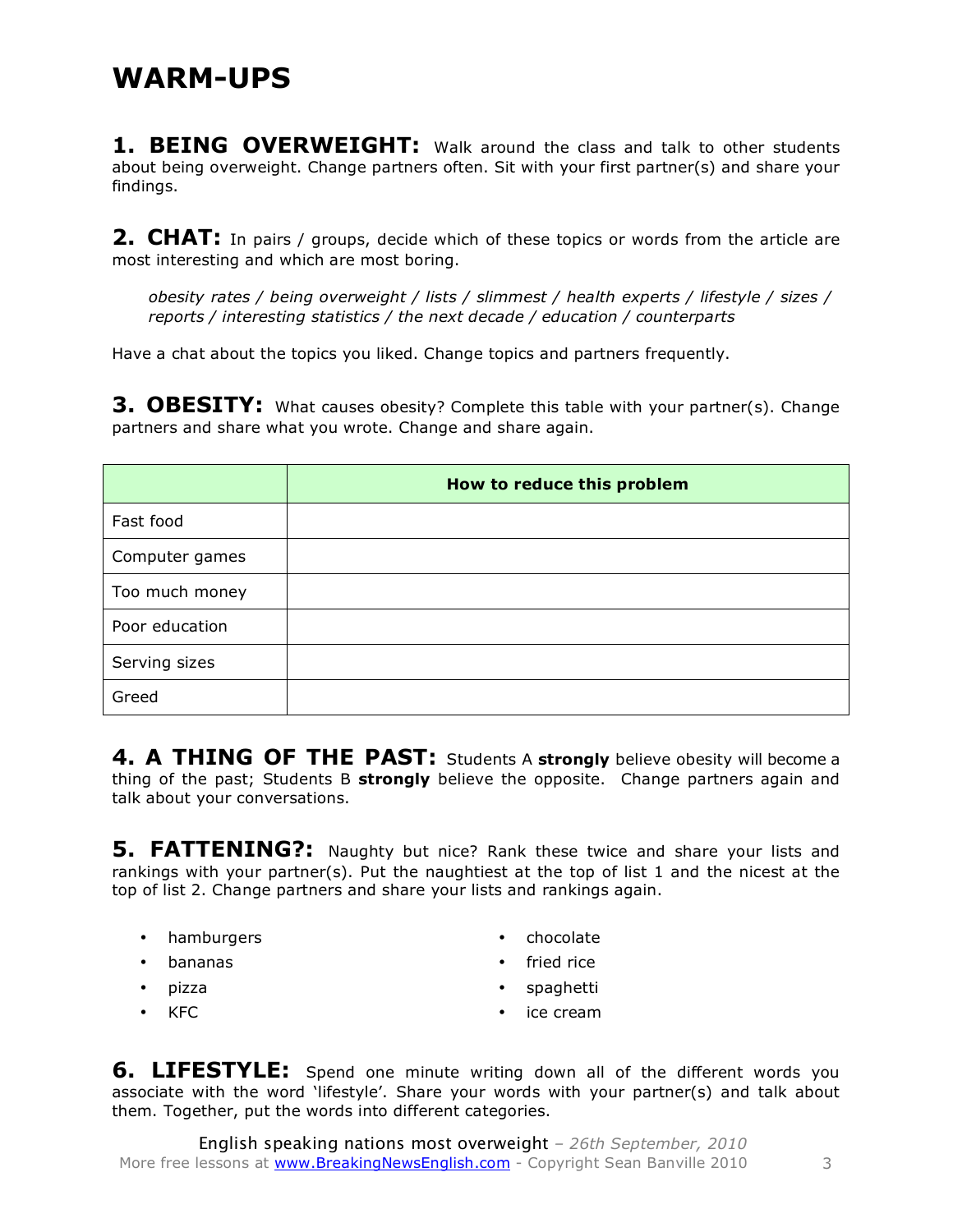# **BEFORE READING / LISTENING**

From http://www.BreakingNewsEnglish.com/1009/100925-being\_overweight.html

#### 1. TRUE / FALSE: Read the headline. Guess if a-h below are true (T) or false (F).

| а. | English speakers are more likely to be overweight.                         | T / F |
|----|----------------------------------------------------------------------------|-------|
|    | b. Six of the top seven fattest countries are English-speaking nations.    | T/F   |
|    | c. A report looked at people's weight in 133 countries.                    | T / F |
|    | d. Experts believe American lifestyle is affecting other English speakers. | T / F |
|    | e. Australia has the slowest growing rates of obesity.                     | T / F |
| f. | In Korea, obesity levels will rise 15% this decade.                        | T / F |
| q. | A poor education in Sweden doubles a woman's likelihood to be obese.       | T / F |
|    | h. British kids tend to be fatter than American ones.                      | T / F |

#### 2. SYNONYM MATCH: Match the following synonyms from the article.

| 1.             | rates        | a. | hypothesis  |
|----------------|--------------|----|-------------|
| $\overline{2}$ | experts      | b. | especially  |
| 3.             | theory       | c. | replicating |
| 4.             | copying      | d. | increase    |
| 5.             | considerably | e. | levels      |
| 6.             | statistics   | f. | probable    |
| 7.             | rise         | g. | data        |
| 8.             | likely       | h. | specialists |
| 9.             | particularly | i. | equals      |
| 10.            | counterparts | j. | a lot       |

#### **3. PHRASE MATCH:** (Sometimes more than one choice is possible.)

- 1. countries with the highest and the state of the USA
- 
- 3. This is followed by the case of the c. larger
- 4. Health experts are now wondering and the same d. big difference
- 5. considerably e. new report
- 6. The OECD report contains some **the contains in the CEC** report on taking the solution of the contains and the solution of the solution of the solution of the solution of the solution of the solution of the solution of t
- 7. expected to rise by a set of the set of the set of the set of the set of the set of the set of the set of the set of the set of the set of the set of the set of the set of the set of the set of the set of the set of the
- 8. Education makes a h. counterparts
- 9. more than twice as overweight i. why
- 
- 
- 2 according to a b. as educated women
	-
	-
	-
	-
	-
	-
	-
- 10. their American is a set of the set of the statistics interesting statistics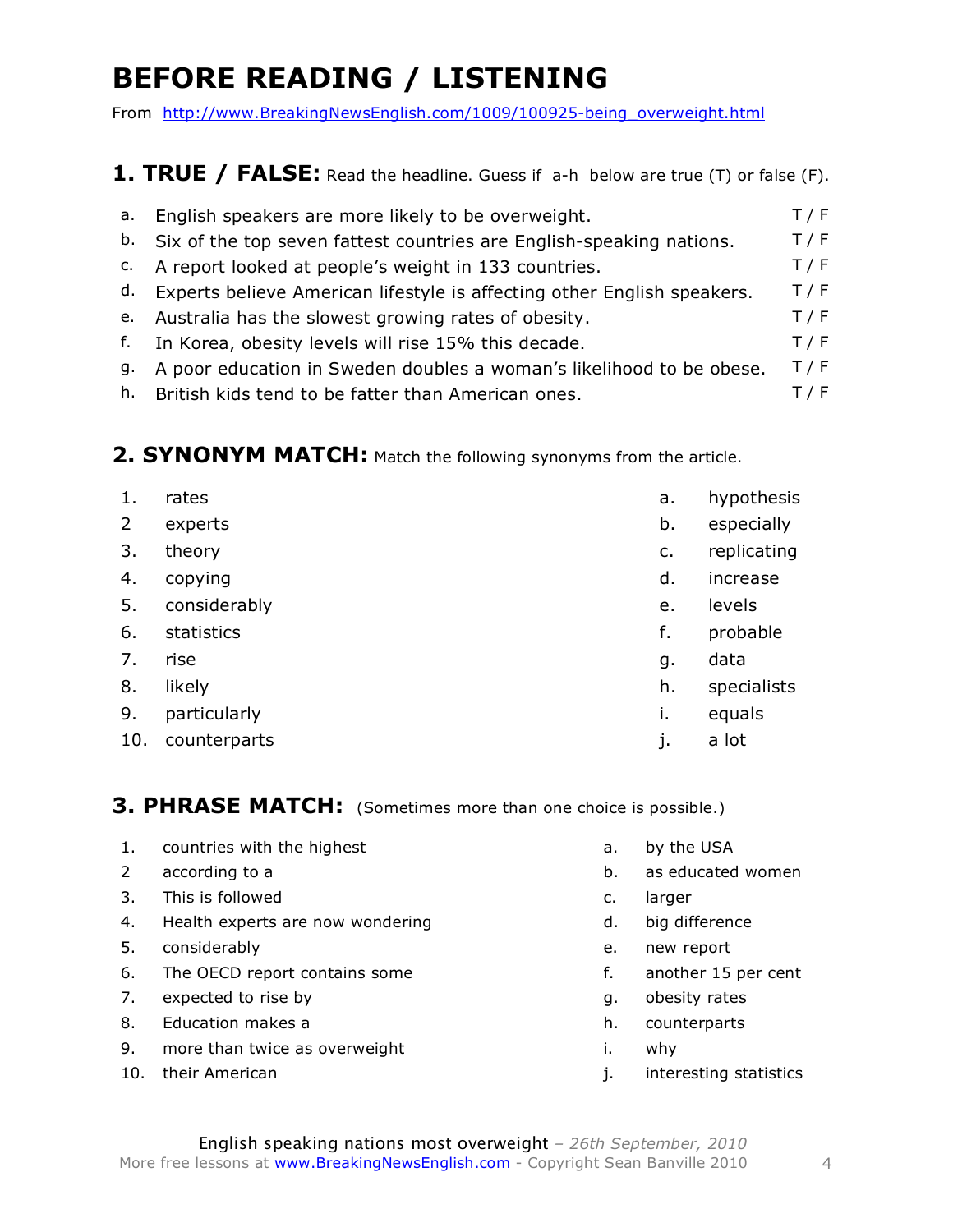#### **WHILE READING / LISTENING**

From http://www.BreakingNewsEnglish.com/1009/100925-being\_overweight.html

**GAP FILL:** Put the words into the gaps in the text.

Six of the seven countries with the highest obesity \_\_\_\_\_\_\_\_\_ are English-speaking nations. This is the state of a new report from the OECD (Organization for Economic Co-Operation and Development). The country at the top of the is the USA. This is \_\_\_\_\_\_\_\_\_\_\_\_\_ by Mexico, New Zealand, Australia, the United Kingdom, Canada and Ireland. The OECD looked at 33 different countries. The other 26 countries were non-English speaking. The ten \_\_\_\_\_\_\_\_\_\_\_\_ countries included Japan, Korea, Italy, Switzerland and Sweden. Health \_\_\_\_\_\_\_\_\_\_\_\_ are now wondering why English-speaking countries top the world's obesity and the ory is that they are all copying an American lifestyle; people eat a lot of fast food and a lot of it is in example in the considerably larger than those found in the rest of the world. *league slimmest list rates experts sizes according followed*

The OECD report contains some interesting The OECD report contains some interesting Australia has the fastest growing obesity rates. They are expected to \_\_\_\_\_\_\_\_\_\_\_\_ by another 15 per cent over the next **Example 20** This compares to an increase of five per cent in South Korea. Education makes a big difference to weight in America and Sweden. Poorly \_\_\_\_\_\_\_\_\_\_\_\_\_ women are 30 per cent more likely to be overweight than those who had a good education. Swedish women with \_\_\_\_\_\_\_\_\_\_\_\_\_\_ educations are more than twice as overweight as educated women. In the USA and UK, children are \_\_\_\_\_\_\_\_\_\_\_\_ overweight. Around 30 per cent of British kids are overweight, compared with 40 per cent for their American \_\_\_\_\_\_\_\_\_\_\_\_. In Sweden, one person in ten is \_\_\_\_\_\_\_\_\_\_\_\_, although more than half of adult men and a third of adult women are overweight there. *decade obese rise poor counterparts statistics educated particularly*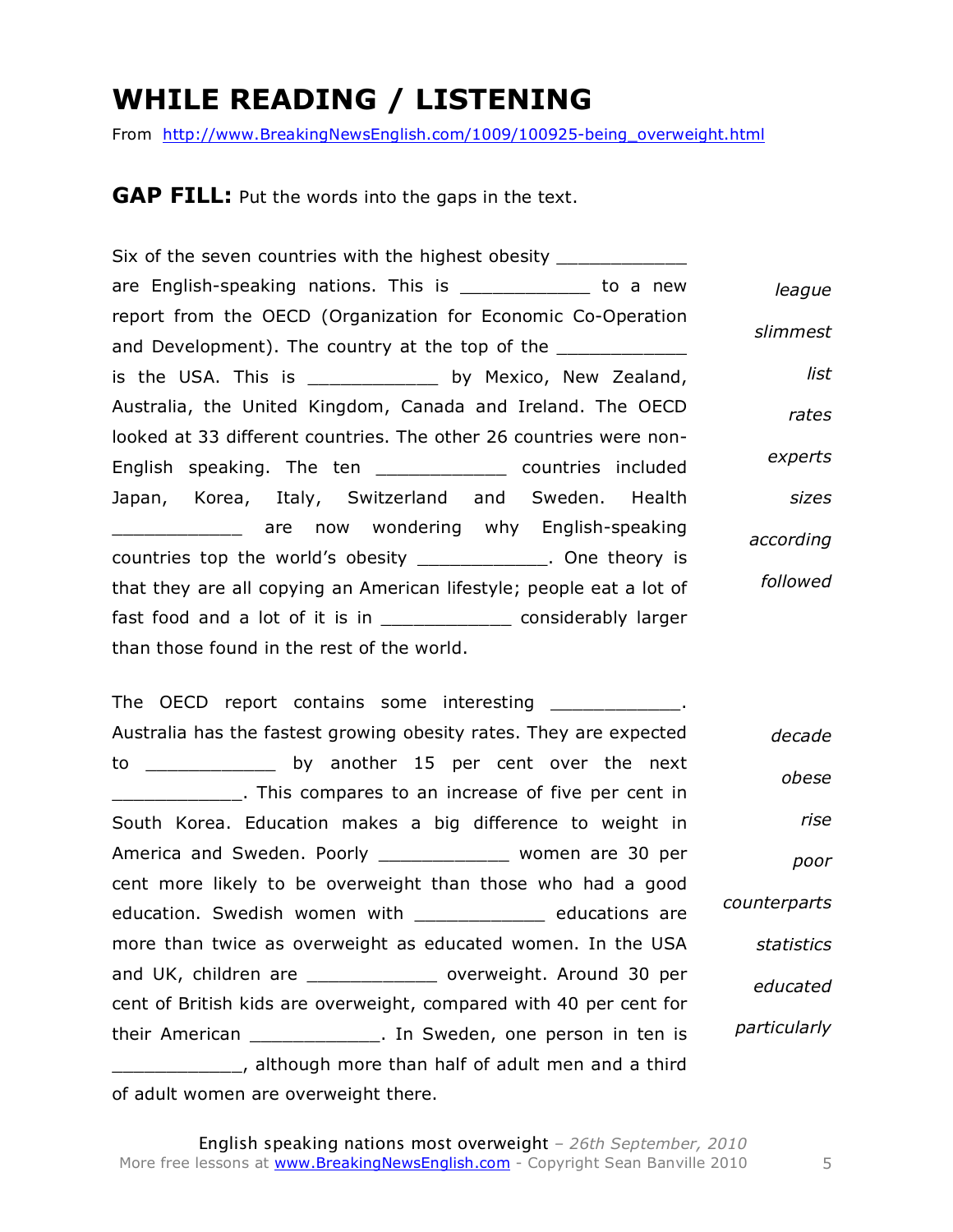#### **LISTENING – Listen and fill in the gaps**

From http://www.BreakingNewsEnglish.com/1009/100925-being\_overweight.html

Six of the seven countries with the seven countries with the seven server are Englishspeaking nations. This example the speaking nations. This OECD (Organization for Economic Co-Operation and Development). The country at \_\_\_\_\_\_\_\_\_\_\_\_\_\_\_\_\_\_\_\_\_\_\_\_\_\_ is the USA. This is followed by Mexico, New Zealand, Australia, the United Kingdom, Canada and Ireland. The OECD looked at 33 different countries. The other 26 countries were non-English speaking. The ten slimmest countries included Japan, Korea, Italy, Switzerland and Sweden. \_\_\_\_\_\_\_\_\_\_\_\_\_\_\_\_\_\_\_\_\_\_\_\_\_\_\_\_\_\_\_\_ wondering why English-speaking countries top \_\_\_\_\_\_\_\_\_\_\_\_\_\_\_\_\_\_\_\_\_\_\_\_\_\_\_\_\_\_\_\_. One theory is that they are all copying an American lifestyle; people eat a lot of fast food and a lot of it is in \_\_\_\_\_\_\_\_\_\_\_\_\_\_\_\_\_\_\_\_\_\_\_\_\_\_ than those found in the rest of the world.

The OECD report contains \_\_\_\_\_\_\_\_\_\_\_\_\_\_\_\_\_\_\_\_\_\_\_\_\_\_\_\_\_\_\_. Australia has the fastest growing obesity rates. They are expected to rise by another 15 per cent \_\_\_\_\_\_\_\_\_\_\_\_\_\_\_\_\_\_\_\_\_\_\_\_\_\_\_\_\_\_\_\_. This compares to an increase of five per cent in South Korea. Education makes a big difference to weight in America and Sweden. \_\_\_\_\_\_\_\_\_\_\_\_\_\_\_\_\_\_\_\_\_\_\_\_\_\_\_\_\_\_\_\_\_\_\_ are 30 per cent more likely to be overweight than those who had a good education. Swedish \_\_\_\_\_\_\_\_\_\_\_\_\_\_\_\_\_\_\_\_\_\_\_\_\_\_ are more than twice as overweight as educated women. In the USA and UK, children . Around 30 per cent of British kids are overweight, compared with 40 per cent for \_\_\_\_\_\_\_\_\_\_\_\_\_\_\_\_\_\_\_\_\_\_\_\_\_\_. In Sweden, one person in ten is obese, although more than half of adult men and a third of adult women are overweight there.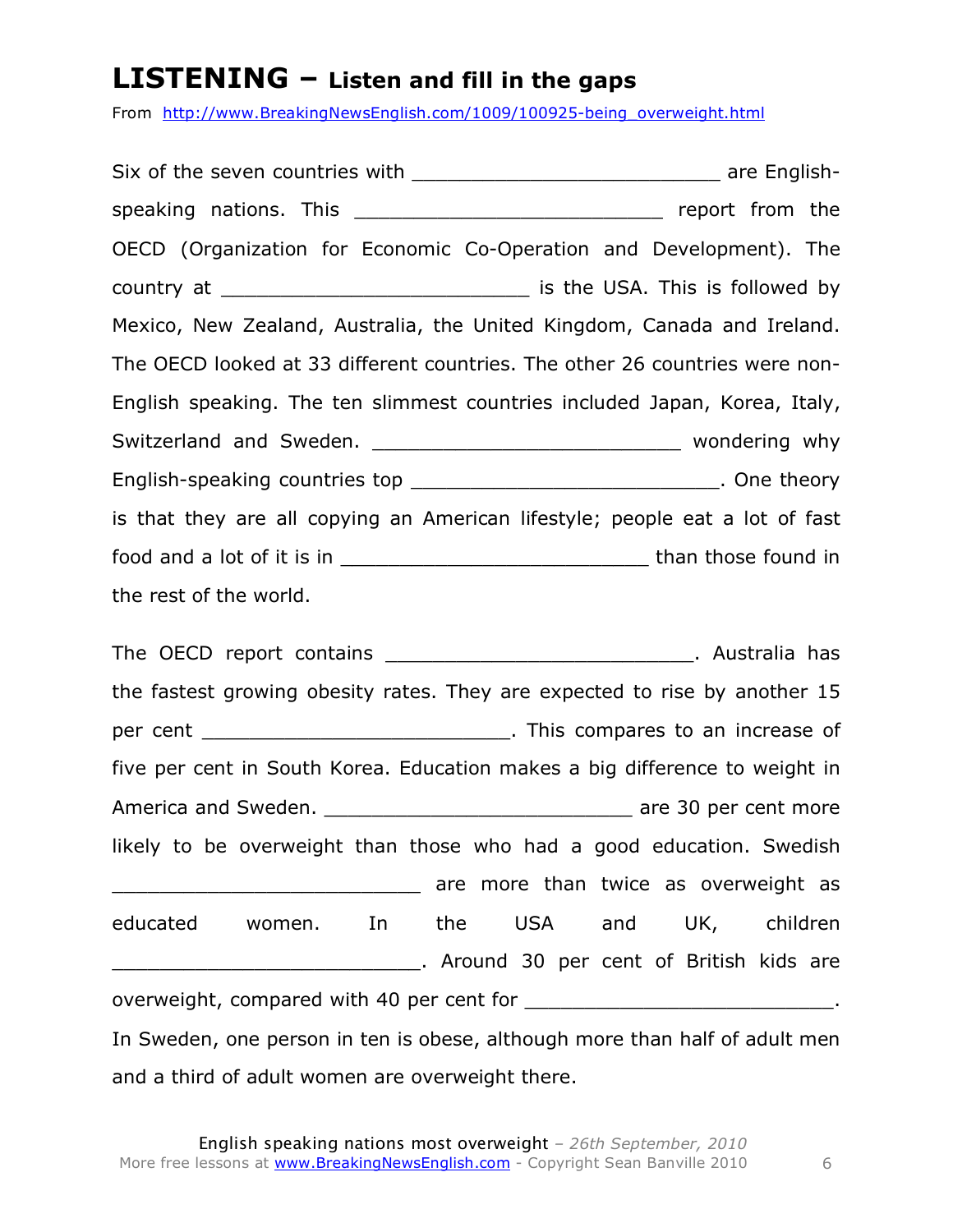# **AFTER READING / LISTENING**

From http://www.BreakingNewsEnglish.com/1009/100925-being\_overweight.html

**1. WORD SEARCH:** Look in your dictionary / computer to find collocates, other meanings, information, synonyms … for the words 'obesity' and 'rates'.

| obesity | rates |
|---------|-------|
|         |       |
|         |       |
|         |       |

- Share your findings with your partners.
- Make questions using the words you found.
- Ask your partner / group your questions.

2. **ARTICLE QUESTIONS:** Look back at the article and write down some questions you would like to ask the class about the text.

- Share your questions with other classmates / groups.
- Ask your partner / group your questions.

**3. GAP FILL:** In pairs / groups, compare your answers to this exercise. Check your answers. Talk about the words from the activity. Were they new, interesting, worth learning…?

**4. VOCABULARY:** Circle any words you do not understand. In groups, pool unknown words and use dictionaries to find their meanings.

**5. TEST EACH OTHER:** Look at the words below. With your partner, try to recall how they were used in the text:

| • according | -15<br>$\bullet$ |
|-------------|------------------|
| new         | $\bullet$        |
| $\bullet$   | כ                |
| top         | - 30             |
| $\bullet$   | $\bullet$        |
| • 33        | • twice          |
| 26          | - 40             |
| $\bullet$   | $\bullet$        |
| sizes       | third            |
| $\bullet$   | $\bullet$        |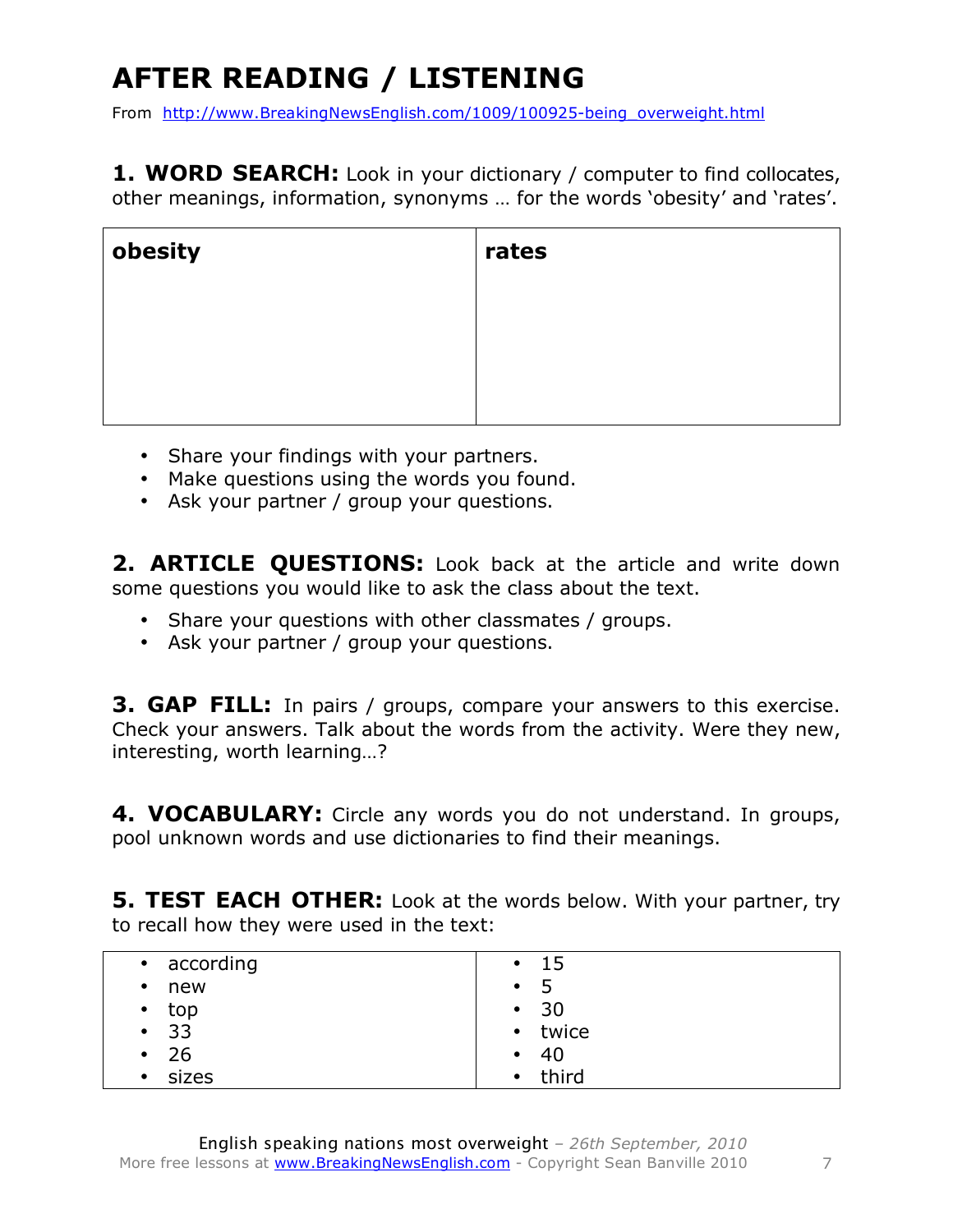## **STUDENT BEING OVERWEIGHT SURVEY**

From http://www.BreakingNewsEnglish.com/1009/100925-being\_overweight.html

Write five GOOD questions about being overweight in the table. Do this in pairs. Each student must write the questions on his / her own paper. When you have finished, interview other students. Write down their answers.

|      | STUDENT 1 | STUDENT 2 | STUDENT 3 |
|------|-----------|-----------|-----------|
| Q.1. |           |           |           |
| Q.2. |           |           |           |
| Q.3. |           |           |           |
| Q.4. |           |           |           |
| Q.5. |           |           |           |

- Now return to your original partner and share and talk about what you found out. Change partners often.
- Make mini-presentations to other groups on your findings.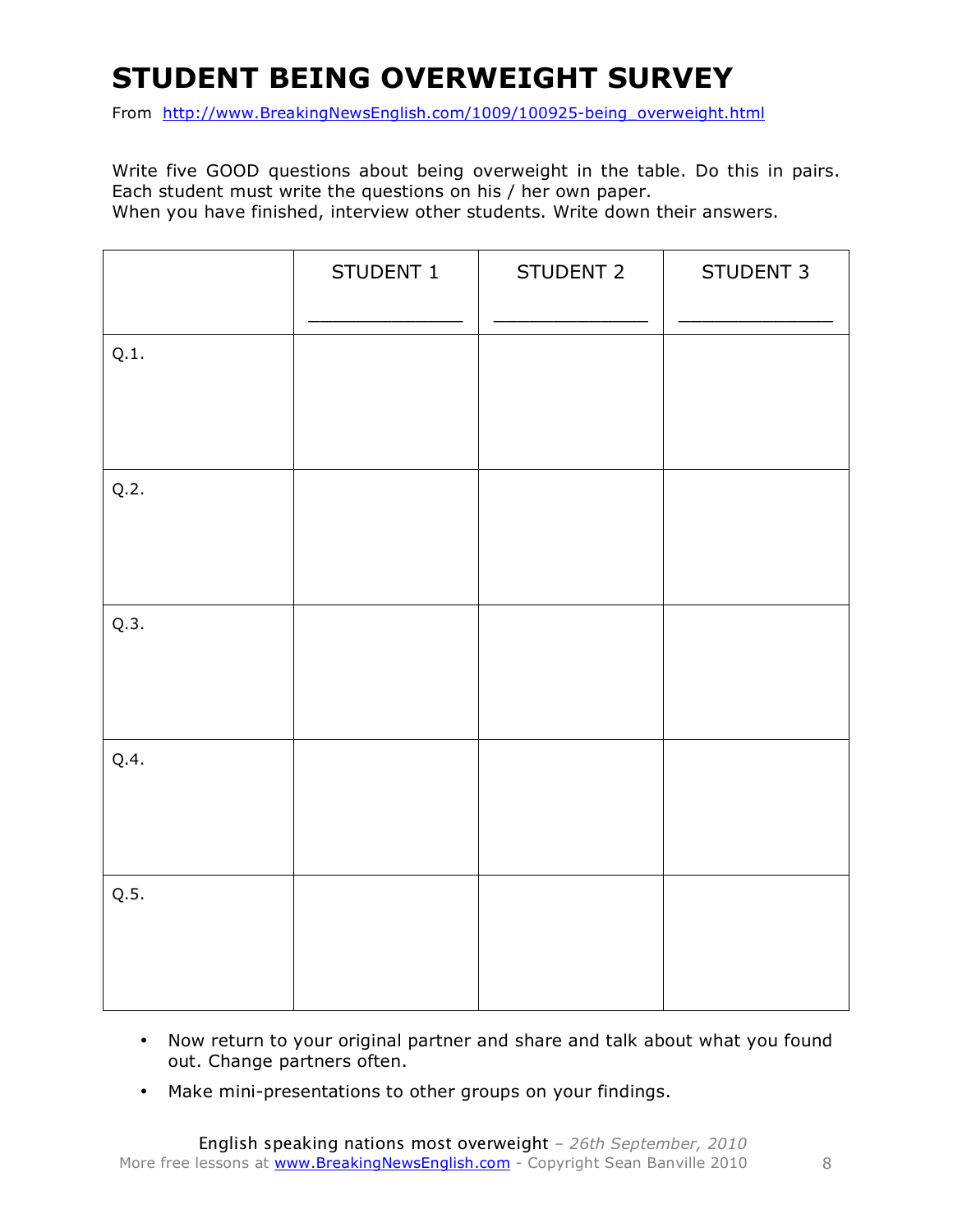# **BEING OVERWEIGHT DISCUSSION**

STUDENT A's QUESTIONS (Do not show these to student B)

- a) What did you think when you read the headline?
- b) What springs to mind when you hear the word 'obese'?
- c) Are you surprised that so six of the seven countries with the highest obesity rates are English-speaking nations?
- d) Are you surprised about the slimmest countries?
- e) Why do you think people in English-speaking countries are so overweight?
- f) Do people in your country have problems with their weight?
- g) Do all countries follow the American lifestyle?
- h) Why does the American lifestyle produce such high rates of obesity?
- i) Should governments ban unhealthy food?
- j) Are you worried about your weight?

*English speaking nations most overweight – 26th September, 2010* More free lessons at www.BreakingNewsEnglish.com

-----------------------------------------------------------------------------

### **BEING OVERWEIGHT DISCUSSION**

STUDENT B's QUESTIONS (Do not show these to student A)

- a) Did you like reading this article?
- b) How much of a problem is obesity?
- c) What health problems does obesity create?
- d) Do you think obesity levels will ever decline?
- e) Should overweight people pay more on airlines and in hospitals?
- f) What is the relationship between education and weight?
- g) Now we are better educated, why don't we learn about eating healthily?
- h) What's the best way to lose weight?
- i) What problems do you think obese people have on a daily basis?
- j) What questions would you like to ask a health expert about obesity?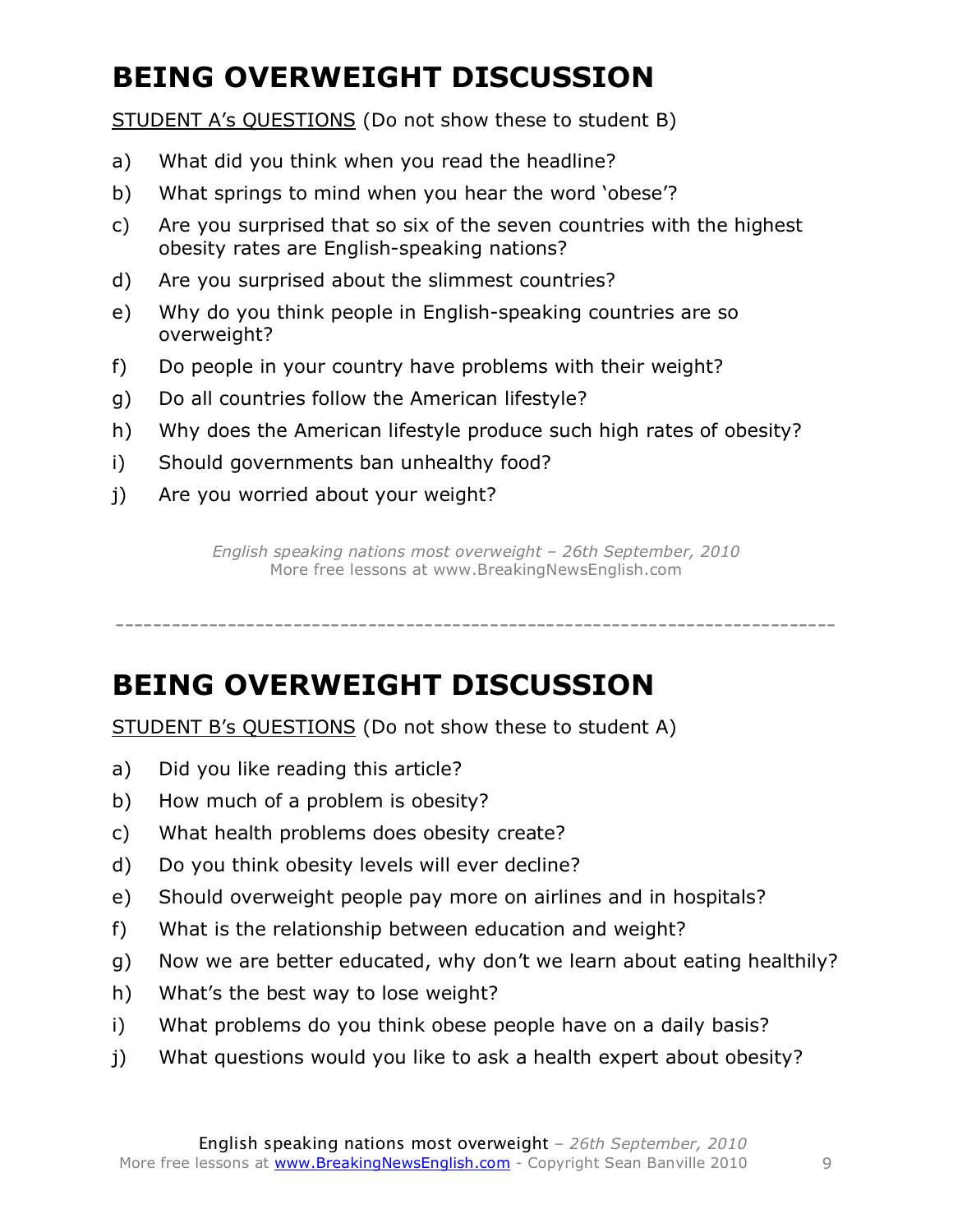# **LANGUAGE – MULTIPLE CHOICE**

From http://www.BreakingNewsEnglish.com/1009/100925-being\_overweight.html

Six of the seven countries with the highest  $(1)$  \_\_\_\_ rates are English-speaking nations. This is according (2) \_\_\_\_ a new report from the OECD (Organization for Economic Co-Operation and Development). The country at the top of the list is the USA. This is followed (3) Mexico, New Zealand, Australia, the United Kingdom, Canada and Ireland. The OECD looked at 33 different countries. The other 26 countries were non-English speaking. The ten (4) \_\_\_\_ countries included Japan, Korea, Italy, Switzerland and Sweden. Health experts are now (5) why English-speaking countries top the world's obesity league. One theory is that they are all copying an American lifestyle; people eat a lot of fast food and a lot of it is in sizes (6) \_\_\_\_ larger than those found in the rest of the world.

The OECD report contains some interesting statistics. Australia has the fastest growing obesity rates. They are expected to  $(7)$  \_\_\_\_ by another 15 per cent over the next decade. This (8) to an increase of five per cent in South Korea. Education makes a big difference to weight in America and Sweden. (9) educated women are 30 per cent more (10) to be overweight than those who had a good education. Swedish women with poor educations are more than twice as overweight as educated women. In the USA and UK, children are  $(11)$ overweight. Around 30 per cent of British kids are overweight, compared with 40 per cent for their American counterparts. In Sweden, one person (12) ten is obese, although more than half of adult men and a third of adult women are overweight there.

#### **Put the correct words from the table below in the above article.**

| 1.  | (a) | obese        | (b) | obedient     | (c) | obedience    | (d) | obesity     |
|-----|-----|--------------|-----|--------------|-----|--------------|-----|-------------|
| 2.  | (a) | to           | (b) | by           | (c) | at           | (d) | of          |
| 3.  | (a) | to           | (b) | by           | (c) | at           | (d) | оf          |
| 4.  | (a) | slim         | (b) | slimming     | (c) | slimmest     | (d) | slimmed     |
| 5.  | (a) | wandering    | (b) | winding      | (c) | wondering    | (d) | wonderful   |
| 6.  | (a) | considerable | (b) | considerably | (c) | considers    | (d) | considerate |
| 7.  | (a) | raise        | (b) | height       | (c) | up           | (d) | rise        |
| 8.  | (a) | compares     | (b) | comparative  | (c) | comparison   | (d) | comparing   |
| 9.  | (a) | Poverty      | (b) | Poorly       | (c) | Poor         | (d) | Pour        |
| 10. | (a) | likelihood   | (b) | likeable     | (c) | liked        | (d) | likely      |
| 11. | (a) | particulars  | (b) | particular   | (c) | particularly | (d) | peculiarly  |
| 12. | (a) | in           | (b) | on           | (c) | an           | (d) | of          |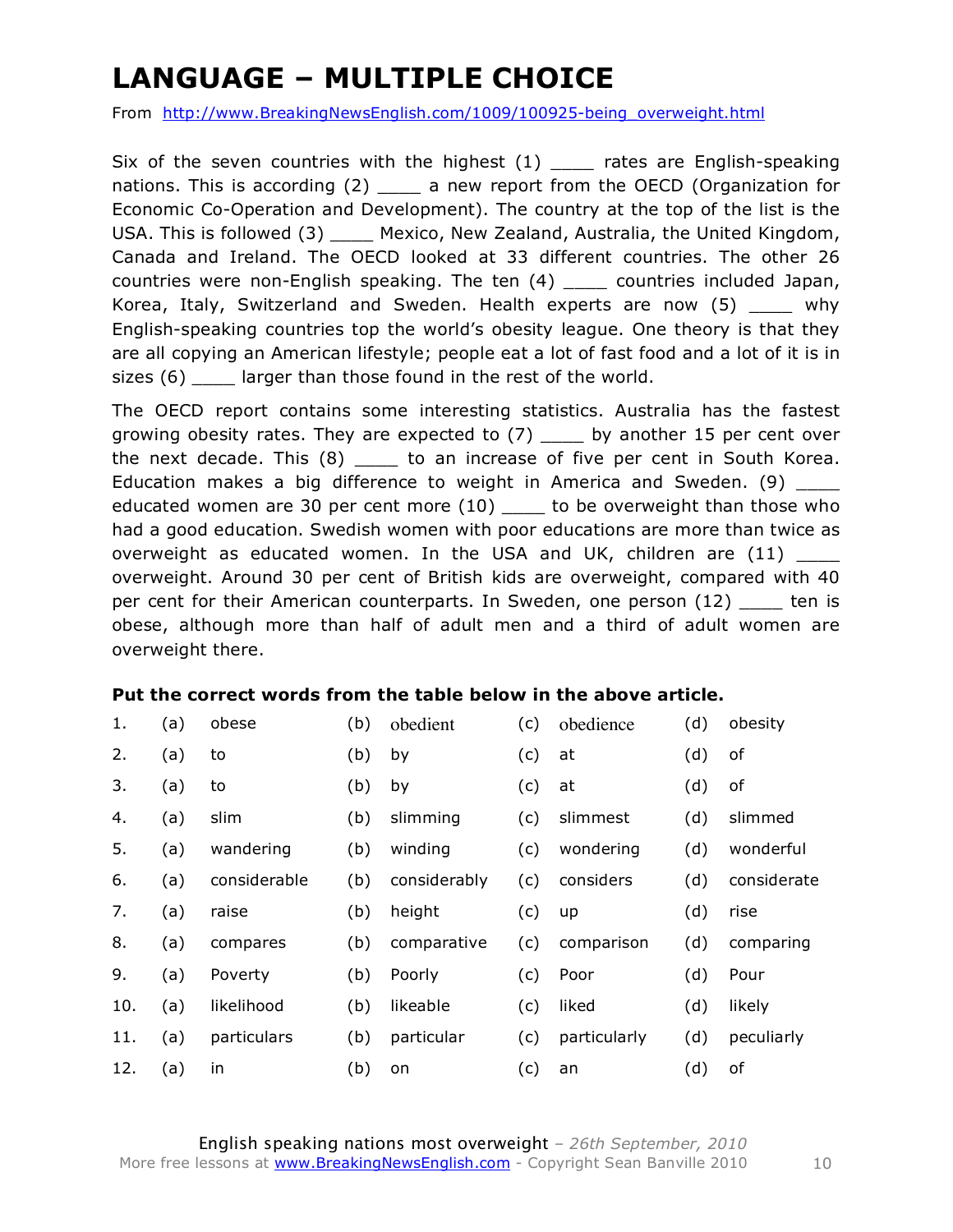### **WRITING**

From http://www.BreakingNewsEnglish.com/1009/100925-being\_overweight.html

Write about being overweight for 10 minutes. Correct your partner's paper.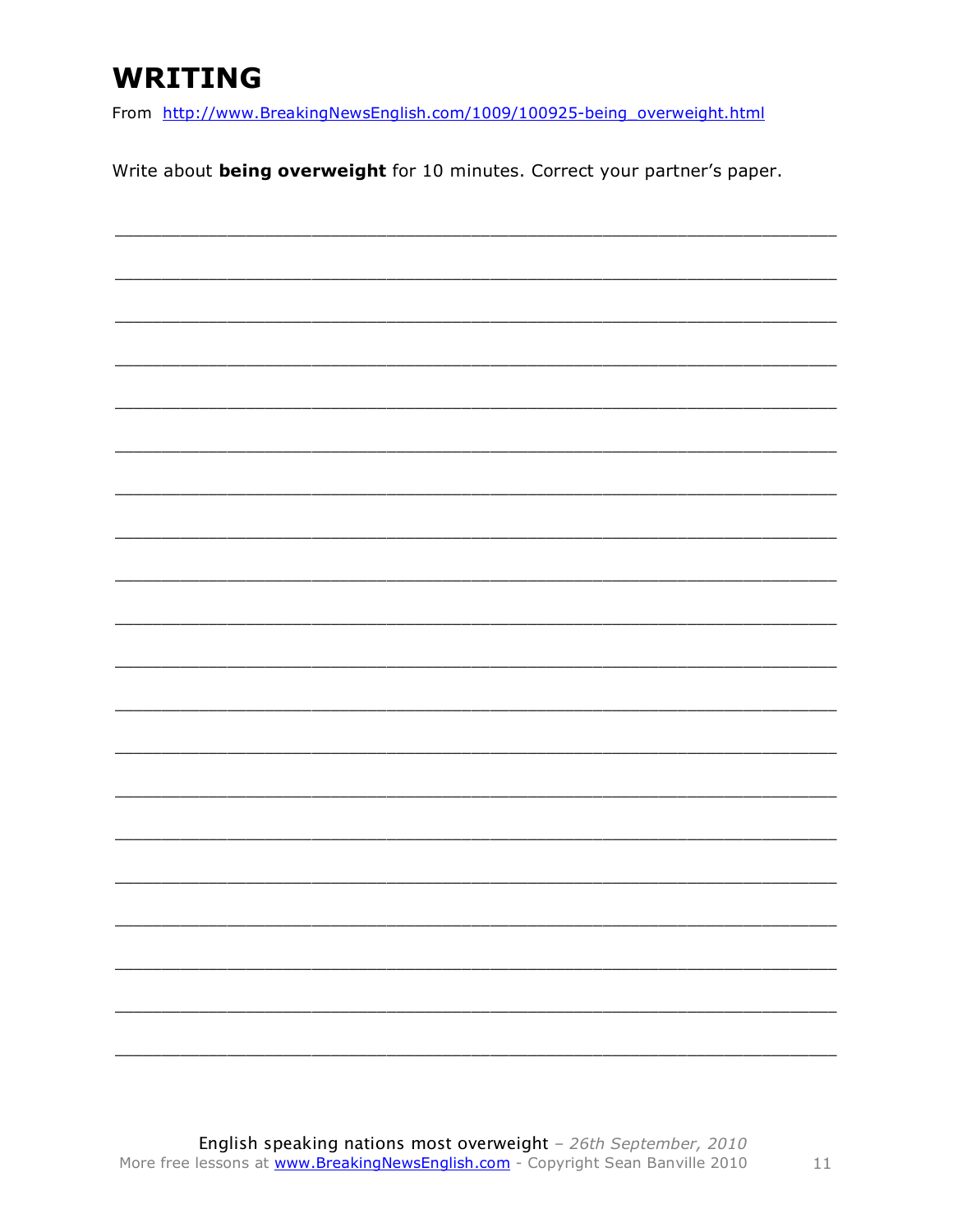#### **HOMEWORK**

**1. VOCABULARY EXTENSION:** Choose several of the words from the text. Use a dictionary or Google's search field (or another search engine) to build up more associations / collocations of each word.

**2. INTERNET:** Search the Internet and find out more about being overweight. Share what you discover with your partner(s) in the next lesson.

**3. LOSING WEIGHT:** Make a poster about losing weight. Show your work to your classmates in the next lesson. Did you all have similar things?

**4. BEING OVERWEIGHT:** Write a magazine article about being overweight. Include imaginary interviews with people who are overweight and who have lost weight.

Read what you wrote to your classmates in the next lesson. Write down any new words and expressions you hear from your partner(s).

**5. LETTER:** Write a letter to a health expert. Ask him/her three questions about being overweight. Give him/her three suggestions on how to lose weight. Read your letter to your partner(s) in your next lesson. Your partner(s) will answer your questions.